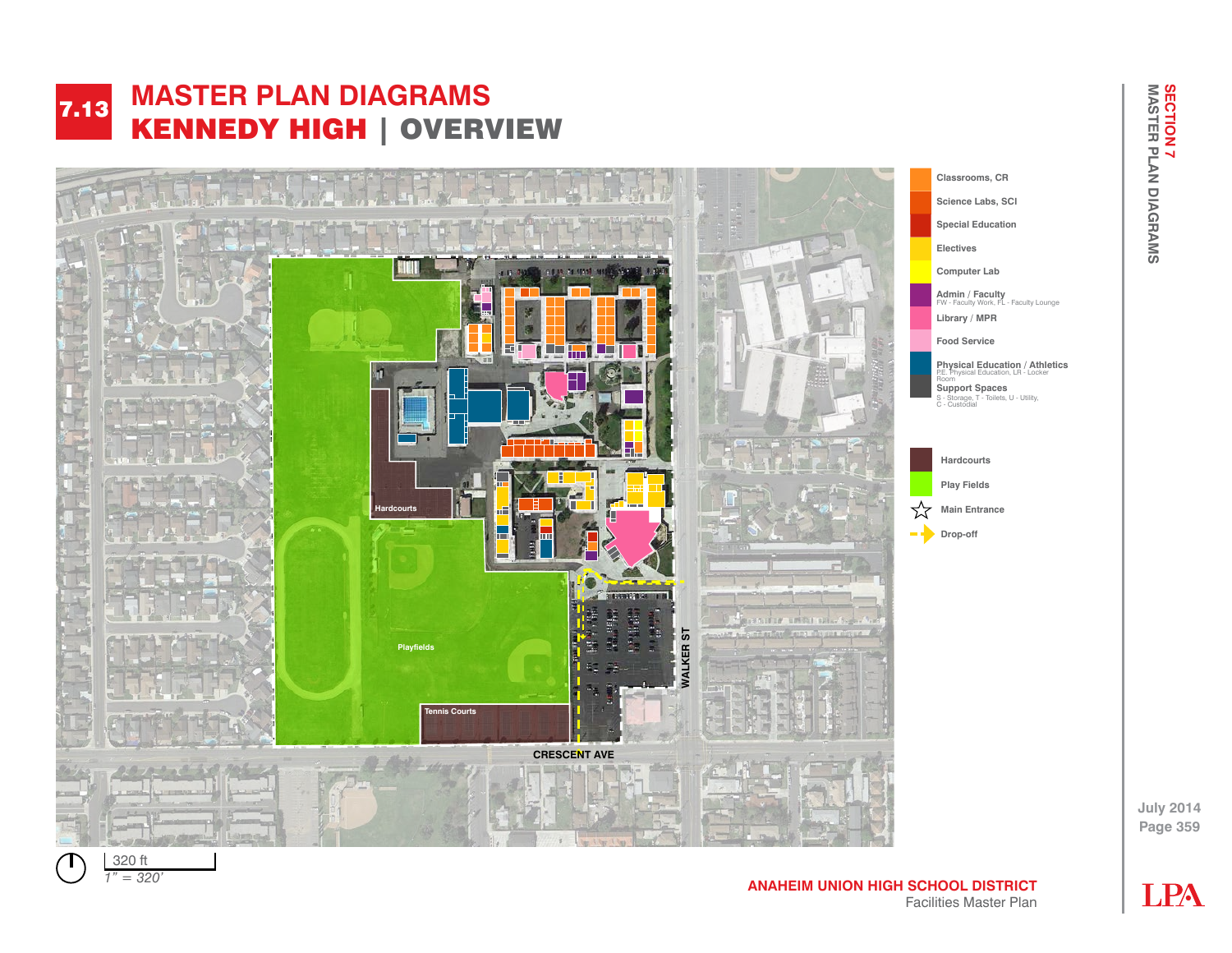**SECTION 7<br>MASTER PLAN DIAGRAMS July 2014 MASTER PLAN DIAGRAMS SECTION 7** 

#### **MASTER PLAN DIAGRAMS**  KENNEDY HIGH | EXISTING 7.13 **FACILITY AND MANUSCRY PLANNING John F KENNEDY HN HIM | EXISTIN**

Anaheim Unified High School District began a long range Facilities Master Plan in October 2013. Over the last 7 months, the District has engaged<br>school site staff, teachers, principals, community members and leadership in This existing site map represents the uses identified in the needs assessment study, completed in February 2014. Additional input was incorporated into the plan based on LPA's site walks and Site Committee meetings in November - December 2014, where there was a review of each schools site committee questionnaire responses and initial planning opportunities were identified.

Facility Master Planning is, by its nature, a broad endeavor. The Facilities Master Plan (FMP) developed is a "living" document and also a strategic planning tool that will identify short-term and long-term facility goals for the District. This existing site map in the needs assessment in the needs assessment in the needs assessment in December 2013. Additional incorporated in December 2013. Additional incorporated in December 2013. Additional incorporated i

Anahoim United Alast Chinas range Facilities Master Plan in October 2013. Option



Facilities Master Plan



**Page 360**

**July 2014**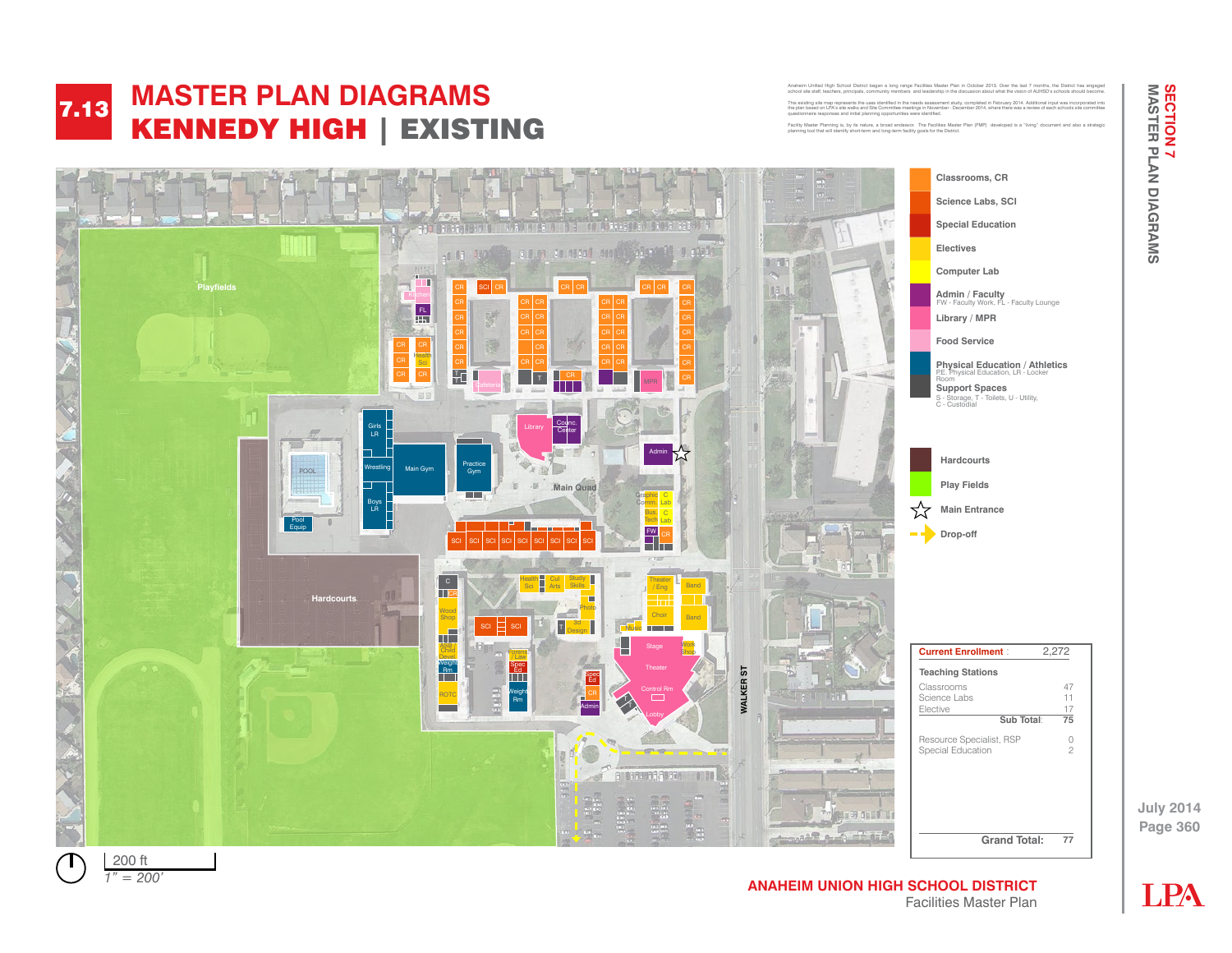#### **MASTER PLAN DIAGRAMS**  KENNEDY HIGH | PROPOSED OVERALL + CIRCULATION 7.13 **FACILITY AND MANUSCRY PLANNING John F KENNEDY HS IN F PROPOSED STENCHET SIN**







**LPA** 

**Page 361**

**July 2014**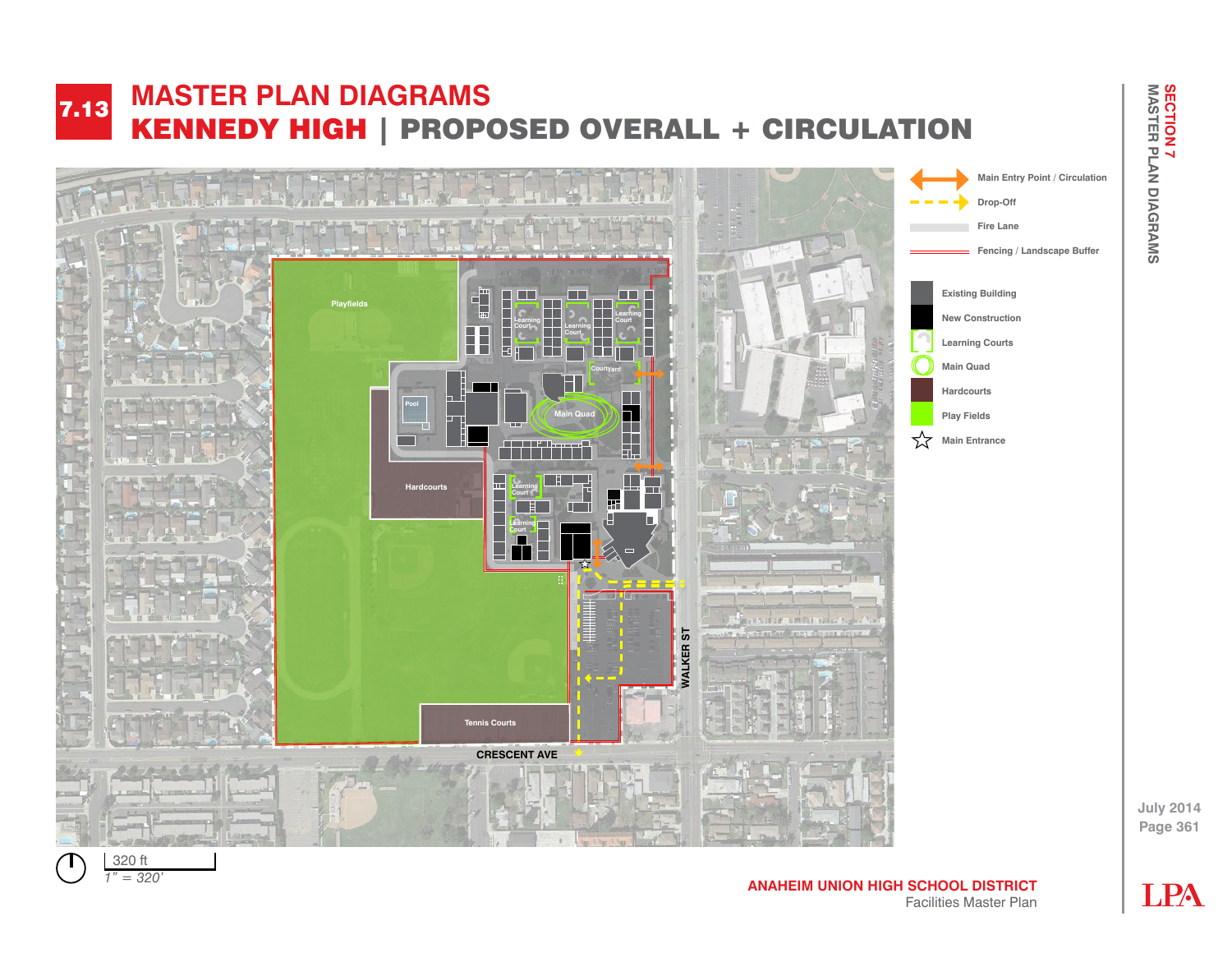

**ANAHEIM UNION HIGH SCHOOL DISTRICT** Facilities Master Plan



**Page 362**

**July 2014**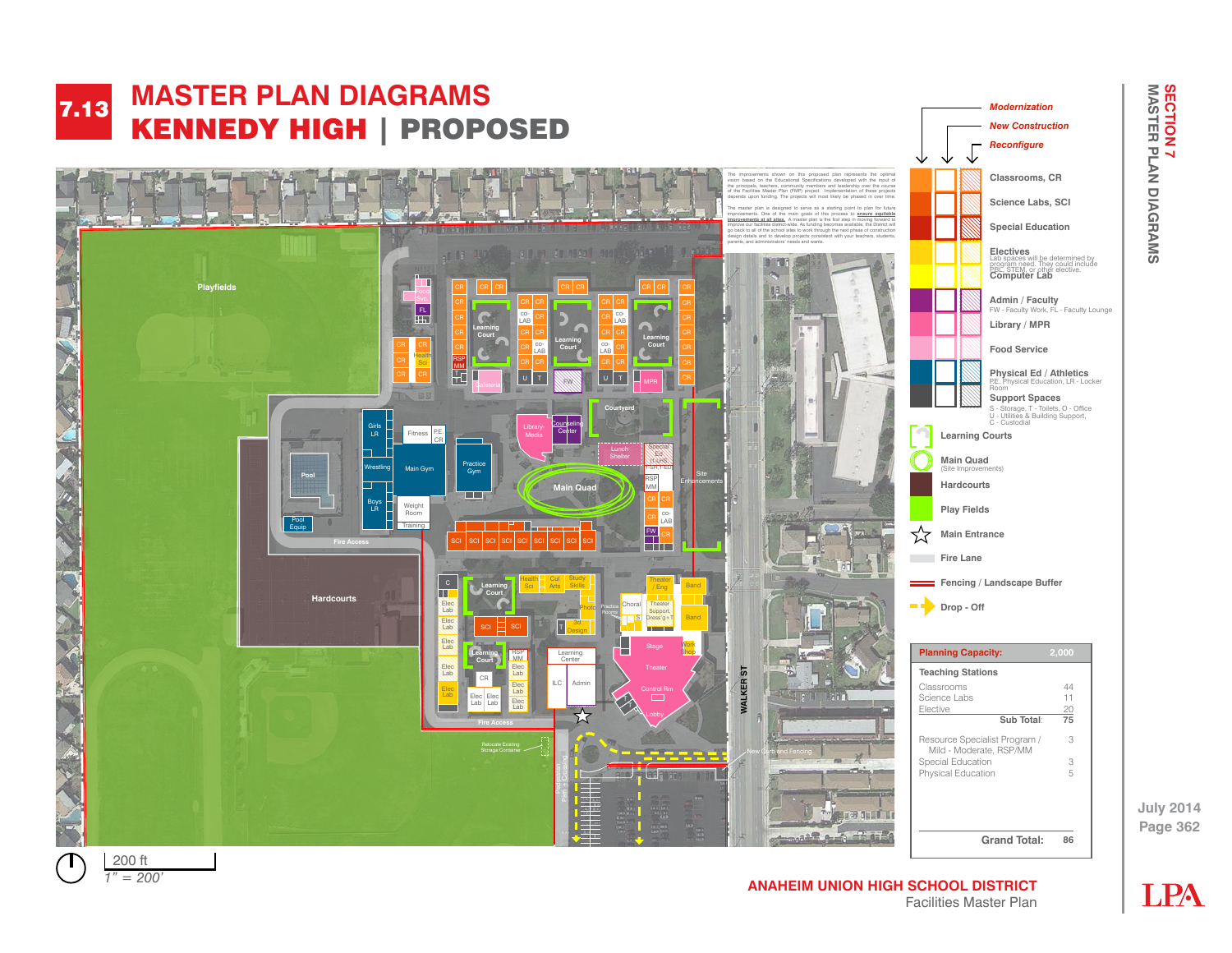

*1" = 50' 1" = 200'*

## **ANAHEIM UNION HIGH SCHOOL DISTRICT** Facilities Master Plan

**July 2014 MASTER PLAN DIAGRAMS SECTION 7 SECTION 7<br>MASTER PLAN DIAGRAMS** 

**LPA**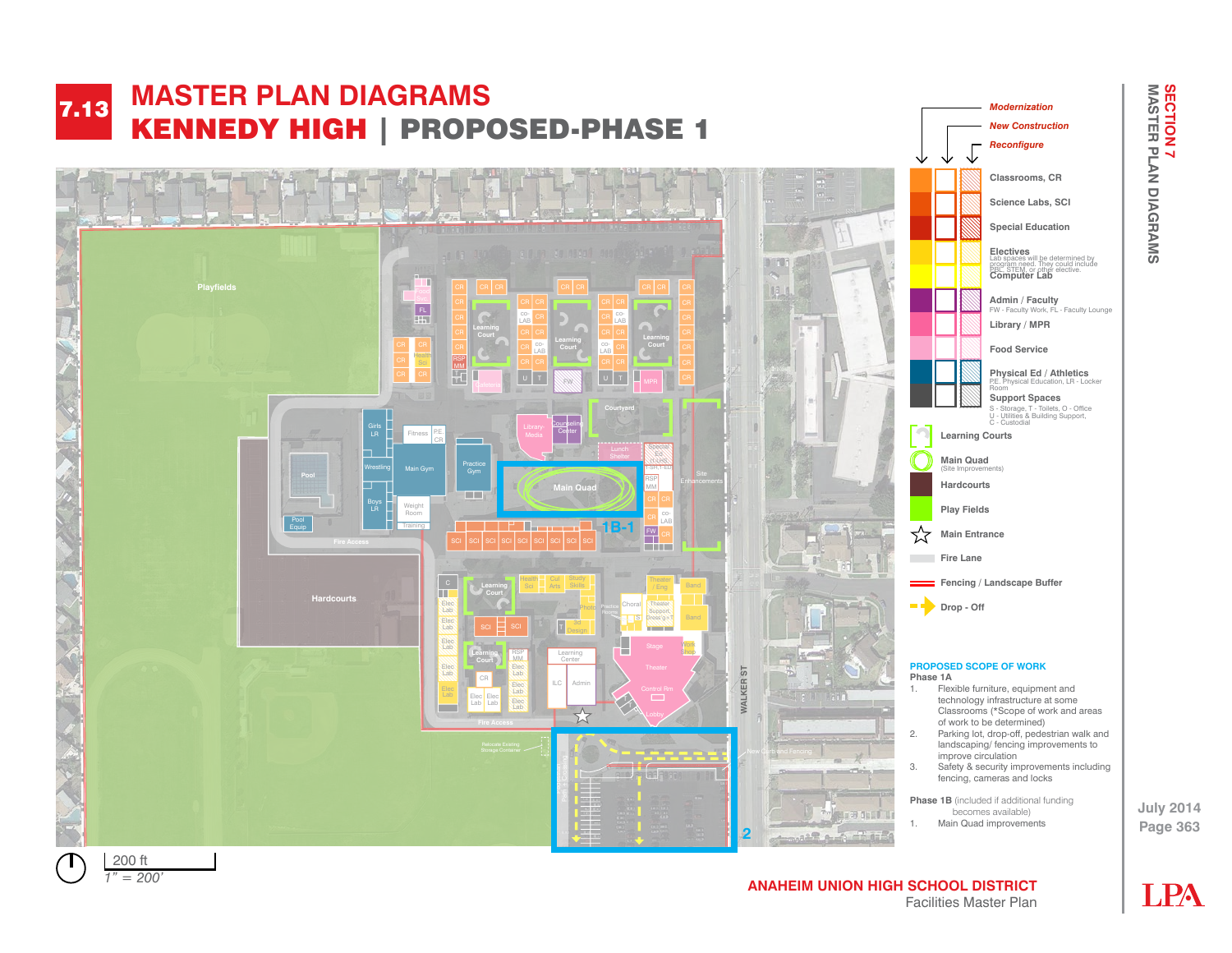### **MASTER PLAN DIAGRAMS**  KENNEDY HIGH | PROGRAM 7.13

**Kennedy High School ANAHEIM UNION HIGH SCHOOL DISTRICT**

2000 Student Program

#### **New Construction Statistical Summary**

2000 Student Master Plan Capacity (District Loading @ 27 Students/Teaching Station = 75 TS) 500 Students/Grade (Grades 9-12) 100 Students/Period = (3.25) Teaching Stations (6 Period Day, 32 Students/TS)

**Academic Core** 

|                                     | State/Local | Regular   | Regular | State   | AUHSD    | Square        |
|-------------------------------------|-------------|-----------|---------|---------|----------|---------------|
|                                     | Capacity    | Classroom | Lab     | Loading | Loading  | Footage       |
| Core Academic + Foreign Language    | 27/32       |           | n       | 27      | 32       | 1.277         |
| Science                             | 27/32       |           | 0       |         | 0        |               |
| Performing Arts                     | 27/32       | 0         |         | 27      | 32       | 2,188         |
| Multi-Media Arts                    | 27/32       | C         | 0       |         | 0        |               |
| Business/Design/Engineering         | 27/32       | O         | 2       | 54      | 64       | 3.724         |
| Transportation/Alternative Energy   | 27/32       | O         | 0       |         | 0        |               |
| Industrial Technology               | 27/32       | C         | 0       |         | 0        |               |
| Hospitality, Tourism and Recreation | 27/32       | O         | 0       |         | U        |               |
| Health Science & Medical Technology | 27/32       | C         | 0       |         | 0        |               |
| <b>Specialized Electives</b>        | 27/32       |           | 0       |         | O        |               |
| <b>Physical Education</b>           | 27/0        | C         | 0       |         | O        | 8.732         |
| ASB + Career Center                 | 27/0        |           |         | n       | $\Omega$ | (In SF Below) |
| <b>Total - Academic Core</b>        |             |           | з       | 108     | 128      | 15.921        |

| <b>RSP</b> | 10/00<br>ں ∠ ن ا    |  |                   |    | low<br>'In |
|------------|---------------------|--|-------------------|----|------------|
| Special Ed | 10115<br>I v<br>ن ا |  | <b>OR</b><br>∙ ت⊃ | 30 | 1.096      |
|            |                     |  |                   |    |            |

Total: All Spaces 3 3 134 158 **20,017**



#### **Kennedy High School ANAHEIM UNION HIGH SCHOOL DISTRICT**

#### **Educational Program Specification**

| Depart: | Space: | Type: Area: | INumber: | 'Total | Department by Type |           |         |
|---------|--------|-------------|----------|--------|--------------------|-----------|---------|
|         |        |             |          | Area:  | SC/NS              | ANC       | SP      |
|         |        |             |          |        | Scheduled          | Ancillarv | Support |
|         |        |             |          |        | Non-Scheduled      |           |         |

**Base Program - Academic Core** 

|  | Standard Classroom (2 RSP)              | <b>SC</b>  | 960                                   |   | 960 |     |   |     |
|--|-----------------------------------------|------------|---------------------------------------|---|-----|-----|---|-----|
|  | 2 Shared Commons                        | <b>ANC</b> | 240                                   | 0 | 0   |     |   |     |
|  |                                         |            |                                       |   |     | 960 | 0 |     |
|  |                                         |            |                                       |   |     | 960 |   |     |
|  | <b>PLC - Collaborative Teaming Area</b> |            |                                       |   |     |     |   |     |
|  | 3 Staff Collaboration                   | <b>ANC</b> | 300                                   |   |     |     |   |     |
|  | 4 Staff Toilets                         | <b>ANC</b> | 65                                    | 0 |     |     |   |     |
|  | 5 Storage                               | <b>ANC</b> | 100                                   | 0 | 0   |     |   |     |
|  |                                         |            |                                       |   |     |     | n |     |
|  |                                         |            |                                       |   |     | 0   |   |     |
|  |                                         |            |                                       |   |     |     |   |     |
|  |                                         |            |                                       |   |     | 960 | n |     |
|  |                                         |            | Sub-Total Academic Core Net SF:       |   |     |     |   | 960 |
|  |                                         |            |                                       |   |     |     |   |     |
|  |                                         |            | Circulation/Support $@$ 25% (x 1.33): |   |     |     |   | 317 |

Note: 8 Standard Teaching Stations/Cluster = 44 Standard Teaching Stations 13 English + 10 History + 6 Foreign Language + 13 Math + 3 RSP = 45 Standard Teaching Stations

#### **Special Education**

|  | Special Education - LHS, SH, Autism |            |     |     |     |                                   |  |
|--|-------------------------------------|------------|-----|-----|-----|-----------------------------------|--|
|  | $9$ RSP, MM, DHH, VI, OH, O+M       | SC         |     |     |     | 0 Mainstream/Learning Center      |  |
|  | 10LHS.SH.Autism Classroom           | <b>SC</b>  | 960 |     |     | 960 1 LHS + 1 RSP/MM in reconfig. |  |
|  | 11 Toilets/Hygiene                  | <b>ANC</b> | 270 | 270 |     |                                   |  |
|  | 12 Sensory                          | <b>ANC</b> | 250 | 250 |     |                                   |  |
|  | 13 Living Skills                    | <b>ANC</b> | 320 | 320 |     |                                   |  |
|  | 14 Laundry                          | <b>ANC</b> | 100 | 100 |     |                                   |  |
|  | 15 Conference                       | <b>ANC</b> | 120 | 120 |     |                                   |  |
|  |                                     |            |     |     | 960 | 1.060                             |  |
|  |                                     |            |     |     |     | 2.020                             |  |

Special Education - ED

| Classroom<br>$24$ FP | $\sim$<br>ಀ | 960 | 960 |     |      |  |
|----------------------|-------------|-----|-----|-----|------|--|
| 25 Focus             | <b>ANC</b>  | 100 | 100 |     |      |  |
|                      |             |     |     | 960 | 100  |  |
|                      |             |     |     |     | .060 |  |

1,920 1,160 0 **Sub-Total Special Education Net SF:** 3,080<br>
Circulation/Support @ 25% (x 1.33): 1.016 Circulation/Support  $@$  25% (x 1.33): Total Special Education Gross SF: 4,096

**July 2014 MASTER PLAN DIAGRAMS SECTION 7 SECTION 7<br>MASTER PLAN DIAGRAMS** 

**July 2014 Page 364**

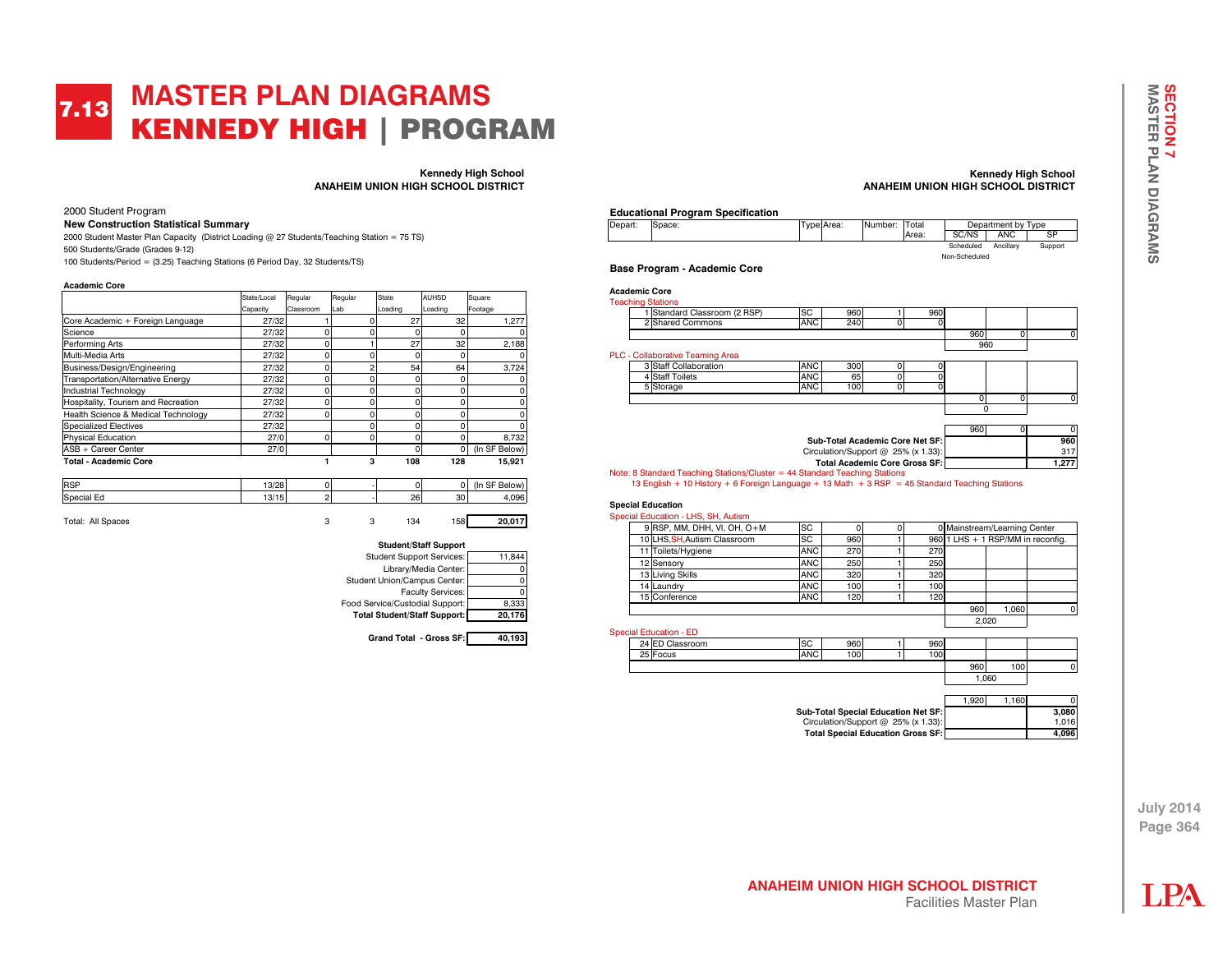### **MASTER PLAN DIAGRAMS**  KENNEDY HIGH | PROGRAM 7.13

#### **Kennedy High School ANAHEIM UNION HIGH SCHOOL DISTRICT**

|                  | <b>Educational Program Specification</b> |             |         |       |               |                    |         |
|------------------|------------------------------------------|-------------|---------|-------|---------------|--------------------|---------|
| Depart:          | Space:                                   | Type: Area: | Number: | Total |               | Department by Type |         |
|                  |                                          |             |         | Area: | SC/NS         | <b>ANC</b>         | SP      |
|                  |                                          |             |         |       | Scheduled     | Ancillarv          | Support |
|                  |                                          |             |         |       | Non-Scheduled |                    |         |
| <b>Electives</b> |                                          |             |         |       |               |                    |         |

CTE Programs: Media Production Arts, Financial Services, Child Development, Pharmacy Culinary, Entrepreneurship + Self Employed, Army/ROP **Performing Arts**

Mu

| usic/Drama/Dance               |            |       |                |       |                     |       |                                         |
|--------------------------------|------------|-------|----------------|-------|---------------------|-------|-----------------------------------------|
| Music                          |            |       |                |       |                     |       | 1,750                                   |
| 26 Band/Orchestra Room         | SC         | 2,800 | 0              | C     |                     |       |                                         |
| 27 Group Ensemble Room         | <b>NS</b>  | 960   | 0              |       |                     |       |                                         |
| 28 Practice Room               | <b>ANC</b> | 75    | $\Omega$       |       |                     |       |                                         |
| 29 Instrument Storage          | <b>ANC</b> | 400   | $\Omega$       | ٢     |                     |       |                                         |
| 30 Uniform Storage             | <b>ANC</b> | 200   | $\Omega$       | ٢     |                     |       |                                         |
| 31 Vocal/Choral Room           | SC         | 1.400 |                | 1,400 |                     |       |                                         |
| 32 Practice Room               | <b>ANC</b> | 75    | $\overline{a}$ | 150   |                     |       |                                         |
| 33 Robe Storage                | <b>ANC</b> | 200   |                | 200   |                     |       |                                         |
| 34 Digital Music Lab           | SC         | 1.200 | $\Omega$       |       |                     |       |                                         |
| 35 Staff Office/Music Library  | <b>ANC</b> | 400   | 0              |       |                     |       | 0 (3-4 Instructors & Sheet Music Stor.) |
| Drama                          |            |       |                |       |                     |       | O                                       |
| 36 Black Box Theatre           | SC         | 2,000 | 0              |       | 0(45x45)            |       |                                         |
| 37 Control Room                | <b>ANC</b> | 150   | 0              |       |                     |       |                                         |
| 38 Equipment Storage           | ANC        | 200   | 0              |       |                     |       |                                         |
| 39 Staff Office/Drama Library  | <b>ANC</b> | 200   | $\Omega$       |       | 0 (1-2 Instructors) |       |                                         |
| Dance                          |            |       |                |       |                     |       | $\Omega$                                |
| 40 Dance Studio                | SC         | 1.800 | $\mathbf{0}$   | ۵     |                     |       |                                         |
| 41 Locker/Toilet/Dressing Room | <b>ANC</b> | 500   | 0              |       |                     |       |                                         |
| 42 Costume Storage             | <b>ANC</b> | 400   | 0              |       |                     |       |                                         |
| 43 Staff Office/Music Library  | <b>ANC</b> | 200   | $\mathbf 0$    |       | 0 (1-2 Instructors) |       |                                         |
|                                |            |       |                |       | 1,400               | 350   | O                                       |
|                                |            |       |                |       |                     | 1.750 |                                         |
|                                |            |       |                |       |                     |       |                                         |

|                                        | 1.400 | 350 |       |
|----------------------------------------|-------|-----|-------|
| Sub-Total Performing Arts Net SF:      |       |     | 1.750 |
| Circulation/Support $@$ 20% (x 1.25):  |       |     | 438   |
| <b>Total Performing Arts Gross SF:</b> |       |     | 2.188 |

**Business & Finance**

| <b>Business Management</b> |                                        |                                               |       |       |     |       |
|----------------------------|----------------------------------------|-----------------------------------------------|-------|-------|-----|-------|
| 83 Design Lab              | SC                                     | 1.200                                         | 2.400 |       |     |       |
| 84 Storage/Work Room       | <b>ANC</b>                             | 200                                           | 400   |       |     |       |
|                            |                                        |                                               |       | 2.400 | 400 |       |
|                            |                                        |                                               |       | 2.800 |     |       |
|                            |                                        |                                               |       | 2.400 | 400 |       |
|                            | Sub-Total Business & Finance Net SF: I |                                               |       |       |     | 2,800 |
|                            |                                        | Circulation/Support @ 25% (x 1.33):           |       |       |     | 924   |
|                            |                                        | <b>Total Business &amp; Finance Gross SF:</b> |       |       |     | 3.724 |

#### **Kennedy High School ANAHEIM UNION HIGH SCHOOL DISTRICT**

|  | <b>Educational Program Specification</b> |  |
|--|------------------------------------------|--|
|  |                                          |  |

| Depart: | Space: | Гуре:Area: | Number: | Total  |               | Department by Type |         |
|---------|--------|------------|---------|--------|---------------|--------------------|---------|
|         |        |            |         | lArea: | SC/NS         | ANC                | SP      |
|         |        |            |         |        | Scheduled     | Ancillarv          | Support |
|         |        |            |         |        | Non-Scheduled |                    |         |

**Physical Education** Gyr

| mnasium |                                       |            |       |          |          |          |                               |   |
|---------|---------------------------------------|------------|-------|----------|----------|----------|-------------------------------|---|
|         | 95 Auxillary Gymnasium                | <b>NS</b>  | 9.000 | 0        | 0        |          | (2500 Bleacher Capacity)      |   |
|         | 96 Lobby/Hall of Fame                 | <b>ANC</b> | 1,000 | 0        |          |          |                               |   |
| 97      | Concessions                           | <b>ANC</b> | 200   | $\Omega$ | 0        |          |                               |   |
|         | 98 Ticket Booth                       | <b>ANC</b> | 75    | $\Omega$ | 0        |          |                               |   |
|         | 99 Gym Storage                        | <b>ANC</b> | 200   | 0        | 0        |          |                               |   |
|         | 00 Boys/Girls Locker/Shower Room      | <b>ANC</b> | 2,400 | $\Omega$ | 0        |          |                               |   |
|         | 101 Boys/Girls Toilet                 | <b>ANC</b> | 250   | 0        | 0        |          |                               |   |
|         | 102 Boys/Girls Equipment Storage      | <b>ANC</b> | 200   | 0        | 0        |          |                               |   |
|         | 103 Boys/Girls PE Staff Office/Locker | <b>ANC</b> | 600   | 0        | $\Omega$ |          | (Includes T/Sh/Changing Area) |   |
|         | 104 Coaches Meeting/Video Room        | <b>ANC</b> | 400   | 0        |          |          |                               |   |
|         | 105 Off-Site Coaches Room             | <b>ANC</b> | 400   | 0        | 0        |          |                               |   |
|         | 106 Training/Treatment Room           | <b>ANC</b> | 900   |          | 900      |          |                               |   |
|         | 107 Boys/Girls JV Locker Room         | <b>ANC</b> | 600   | O        | 0        |          |                               |   |
|         | 108 Boys/Girls Varsity Locker Room    | <b>ANC</b> | 900   | 0        | 0        |          |                               |   |
|         | 109 Uniform Storage                   | <b>ANC</b> | 1,000 | 0        | 0        |          |                               |   |
|         | 110 Athletic Equipment Storage        | ANC        | 1,000 | 0        | 0        |          |                               |   |
|         |                                       |            |       |          |          | $\Omega$ | 900                           | O |
|         |                                       |            | 900   |          |          |          |                               |   |
|         | letic Teaching Stations               |            |       |          |          |          |                               |   |
|         | 111 Weight Room                       | <b>NS</b>  | 3.600 |          | 3,600    |          |                               |   |
|         | 112 Fitness Room                      | <b>NS</b>  | 2.400 |          | 2.400    |          |                               |   |

Ath

|                       |            |       |       |       | 6.960                       |  |
|-----------------------|------------|-------|-------|-------|-----------------------------|--|
|                       |            |       |       | 6.960 |                             |  |
| 115 Wrestling Storage | <b>ANC</b> | 200   |       |       |                             |  |
| 114 Wrestling Room    | <b>NS</b>  | 1.800 |       |       | 0 (Space for 40' x 40' Mat) |  |
| 113 Health Classroom  | <b>NS</b>  | 960   | 960   |       |                             |  |
| 112 Fitness Room      | <b>NS</b>  | 2.400 | 2.400 |       |                             |  |
| 111 Weight Room       | <b>NS</b>  | 3.600 | 3.600 |       |                             |  |

|                                             | 6.960 | 900 |       |
|---------------------------------------------|-------|-----|-------|
| <b>Sub-Total Physical Education Net SF:</b> |       |     | 7.860 |
| Circulation/Support $@$ 10% (x 1.111):      |       |     | 872   |
| <b>Total Physical Education Gross SF:</b>   |       |     | 8.732 |

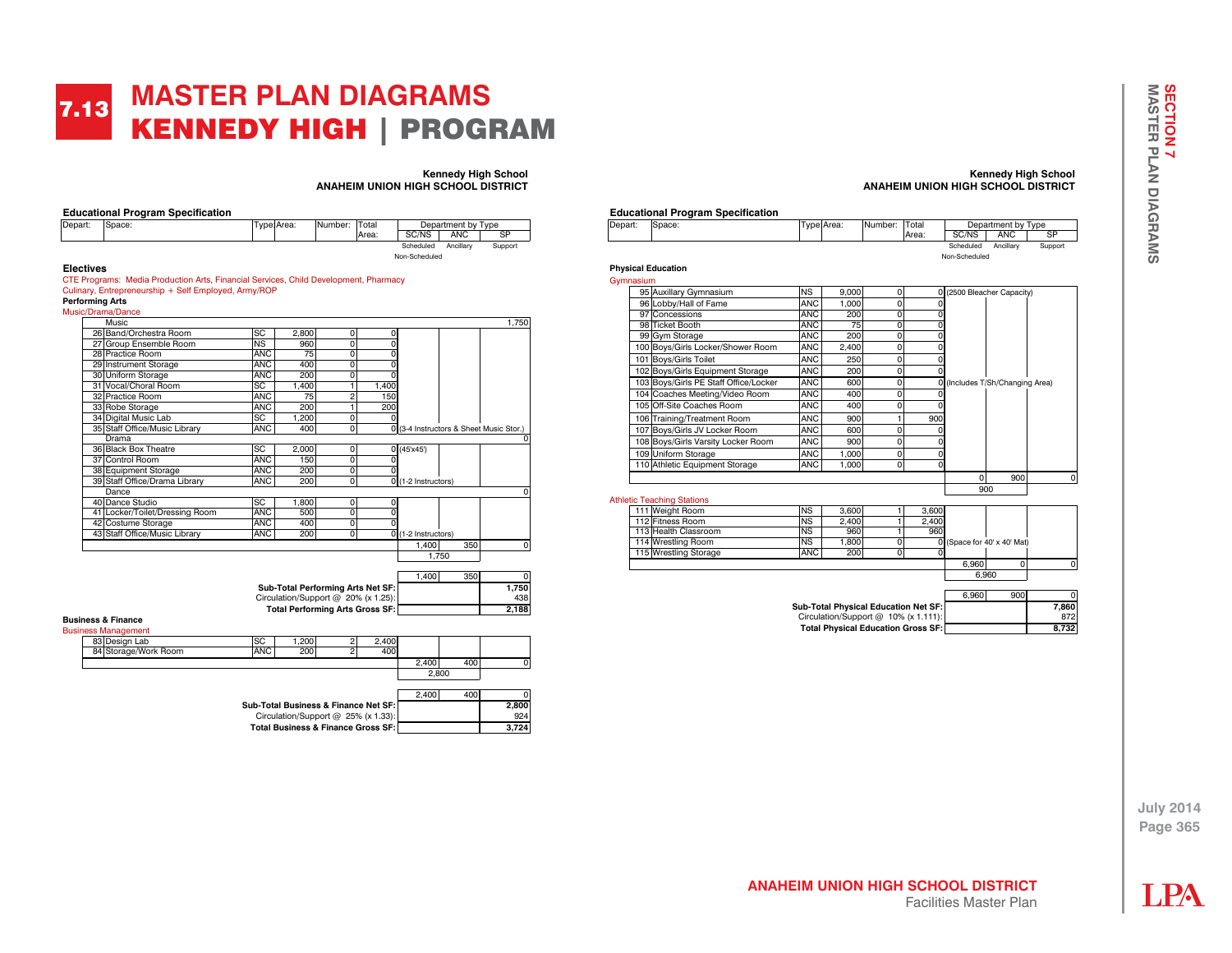### **MASTER PLAN DIAGRAMS**  KENNEDY HIGH | PROGRAM 7.13

**Kennedy High School**

| Depart:              | Space:                                                    |                        | Type Area: | Number:                               | Total |                  |                              | Department by Type |           |       |
|----------------------|-----------------------------------------------------------|------------------------|------------|---------------------------------------|-------|------------------|------------------------------|--------------------|-----------|-------|
|                      |                                                           |                        |            |                                       | Area: |                  | SC/NS                        | <b>ANC</b>         | <b>SP</b> |       |
|                      |                                                           |                        |            |                                       |       |                  | Scheduled                    | Ancillary          | Support   |       |
|                      |                                                           |                        |            |                                       |       |                  | Non-Scheduled                |                    |           |       |
|                      | <b>Student/Staff Support Services</b>                     |                        |            |                                       |       |                  |                              |                    |           |       |
|                      |                                                           |                        |            |                                       |       |                  |                              |                    |           |       |
|                      | <b>Administration/Staff Support Services</b>              |                        |            |                                       |       |                  |                              |                    |           |       |
| Administration       |                                                           |                        |            |                                       |       |                  |                              |                    |           |       |
|                      | Public Administration                                     |                        |            |                                       |       |                  |                              |                    |           | 2,225 |
|                      | 68 Public Lobby/Reception/Waiting Area                    | <b>SP</b>              | 400        | $\mathbf{1}$                          |       | 400              |                              |                    |           |       |
|                      | 69 Receptionist                                           | <b>SP</b>              | 150        | 1                                     |       | 150              |                              |                    |           |       |
|                      | 70 Principal's Office                                     | SP                     | 250        | Ŧ                                     |       | 250              |                              |                    |           |       |
|                      | 71 Large Conference                                       | <b>SP</b>              | 250        | $\mathbf{1}$                          |       | 250              |                              |                    |           |       |
|                      | 72 Principal's Secretary Office                           | SP                     | 75         | $\overline{1}$                        |       | 75               |                              |                    |           |       |
|                      | 73 Flex Office                                            | $\overline{\text{SP}}$ | 125        | $\overline{2}$                        |       | 250              |                              |                    |           |       |
|                      | 74 Admin Work/Copy Rm/Staff Mailboxes                     | <b>SP</b>              | 400        | 1                                     |       |                  | 400 (w/ Sink & Coffee Bar)   |                    |           |       |
|                      | 75 Supply Storage                                         | <b>SP</b>              | 200        | $\overline{1}$                        |       | 200              |                              |                    |           |       |
|                      | 76 Toilet                                                 | <b>SP</b>              | 125        | $\overline{2}$                        |       | 250              | (2 Fixtures Each)            |                    |           |       |
|                      | Main Copy Room                                            | SP                     | 600        |                                       |       |                  |                              |                    |           | 800   |
|                      | 77 Copy Center                                            | <b>SP</b>              | 200        | T                                     |       | 600<br>200       |                              |                    |           |       |
|                      | 78 Supply Storage                                         |                        |            | 1                                     |       |                  |                              |                    |           |       |
|                      | Site Administration/Discipline                            | <b>SP</b>              | 300        |                                       |       |                  |                              |                    |           | 0     |
|                      | 79 Student Reception/Waiting Area                         | SP                     |            | $\mathbf{0}$                          |       | 0                |                              |                    |           |       |
|                      | 80 AP Clerical Support<br>81 Assistant Principal's Office | $\overline{\text{SP}}$ | 75<br>150  | $\mathsf{O}\xspace$<br>$\overline{0}$ |       | 0<br>$\mathbf 0$ |                              |                    |           |       |
|                      |                                                           | <b>SP</b>              | 125        | $\mathbf{0}$                          |       | $\mathbf 0$      |                              |                    |           |       |
|                      | 82 School Resource Officer Office (SRO)<br>83 Conference  | <b>SP</b>              | 150        | $\overline{0}$                        |       | $\mathbf 0$      |                              |                    |           |       |
|                      |                                                           |                        |            |                                       |       |                  | o                            | ō                  |           | 3.025 |
|                      |                                                           |                        |            |                                       |       |                  | $\Omega$                     |                    |           |       |
| Attendance           |                                                           |                        |            |                                       |       |                  |                              |                    |           |       |
|                      | 84 Attendance Office                                      | SP                     | 75         | $\overline{4}$                        |       | 300              | (Includes 4 Student Windows) |                    |           |       |
|                      | 85 Current Records Storage                                | <b>SP</b>              | 100        | $\mathbf{1}$                          |       | 100              |                              |                    |           |       |
|                      |                                                           |                        |            |                                       |       |                  | $\mathbf 0$                  | $\mathbf 0$        |           | 400   |
|                      |                                                           |                        |            |                                       |       |                  | $\Omega$                     |                    |           |       |
|                      | <b>Health Services</b>                                    |                        |            |                                       |       |                  |                              |                    |           |       |
|                      | 86 Reception/Waiting                                      | SP                     | 75         | $\mathbf{1}$                          |       | 75               |                              |                    |           |       |
|                      | 87 Exam Room                                              | SP                     | 75         | $\mathbf{1}$                          |       | 75               |                              |                    |           |       |
|                      | 88 Health Workstation                                     | SP                     | 75         | 1                                     |       | 75               |                              |                    |           |       |
|                      | 89 Cot Area                                               | <b>SP</b>              | 300        | 1                                     |       |                  | 300 (3 cots minimum)         |                    |           |       |
|                      | 90 Toilet                                                 | <b>SP</b>              | 75         | $\overline{1}$                        |       | 75               |                              |                    |           |       |
|                      |                                                           |                        |            |                                       |       |                  | 0                            | $\mathbf{0}$       |           | 600   |
|                      |                                                           |                        |            |                                       |       |                  | $\mathbf 0$                  |                    |           |       |
| <b>Parent Center</b> |                                                           |                        |            |                                       |       |                  |                              |                    |           |       |
|                      | 91 Parent Center                                          | <b>SP</b>              | 450        | $\mathbf{1}$                          |       | 450              |                              |                    |           |       |
|                      | 92 Storage                                                | $\overline{\text{SP}}$ | 100        | T                                     |       | 100              |                              |                    |           |       |
|                      |                                                           |                        |            |                                       |       |                  | o                            | $\overline{0}$     |           | 550   |
|                      |                                                           |                        |            |                                       |       |                  | $\Omega$                     |                    |           |       |
|                      | <b>Learning Center</b>                                    |                        |            |                                       |       |                  |                              |                    |           |       |
|                      | 93 RSP Workstations                                       | SP                     | 80         | 6                                     |       | 480              |                              |                    |           |       |
|                      | 94 Break Out Area                                         | <b>SP</b>              | 200        | 1                                     |       | 200              |                              |                    |           |       |
|                      | 95 IEP                                                    | SP                     |            | $\mathbf{1}$                          |       |                  |                              |                    |           |       |
|                      |                                                           |                        | 150        |                                       |       | 150              |                              |                    |           |       |
|                      | 96 Records Storage                                        | SP                     | 100        | $\mathbf{1}$                          |       | 100              |                              |                    |           |       |
|                      |                                                           |                        | 200        |                                       |       | 200              |                              |                    |           |       |
|                      | 97 Speech Office                                          | <b>SP</b>              |            | $\mathbf{1}$                          |       |                  |                              |                    |           |       |
|                      | 98 Psychologist Office                                    | SP                     | 200        | $\overline{1}$                        |       | 200              |                              |                    |           |       |
|                      |                                                           |                        |            |                                       |       |                  |                              |                    |           | 1.330 |

#### **Kennedy High School ANAHEIM UNION HIGH SCHOOL DISTRICT**



**July 2014 Page 366**